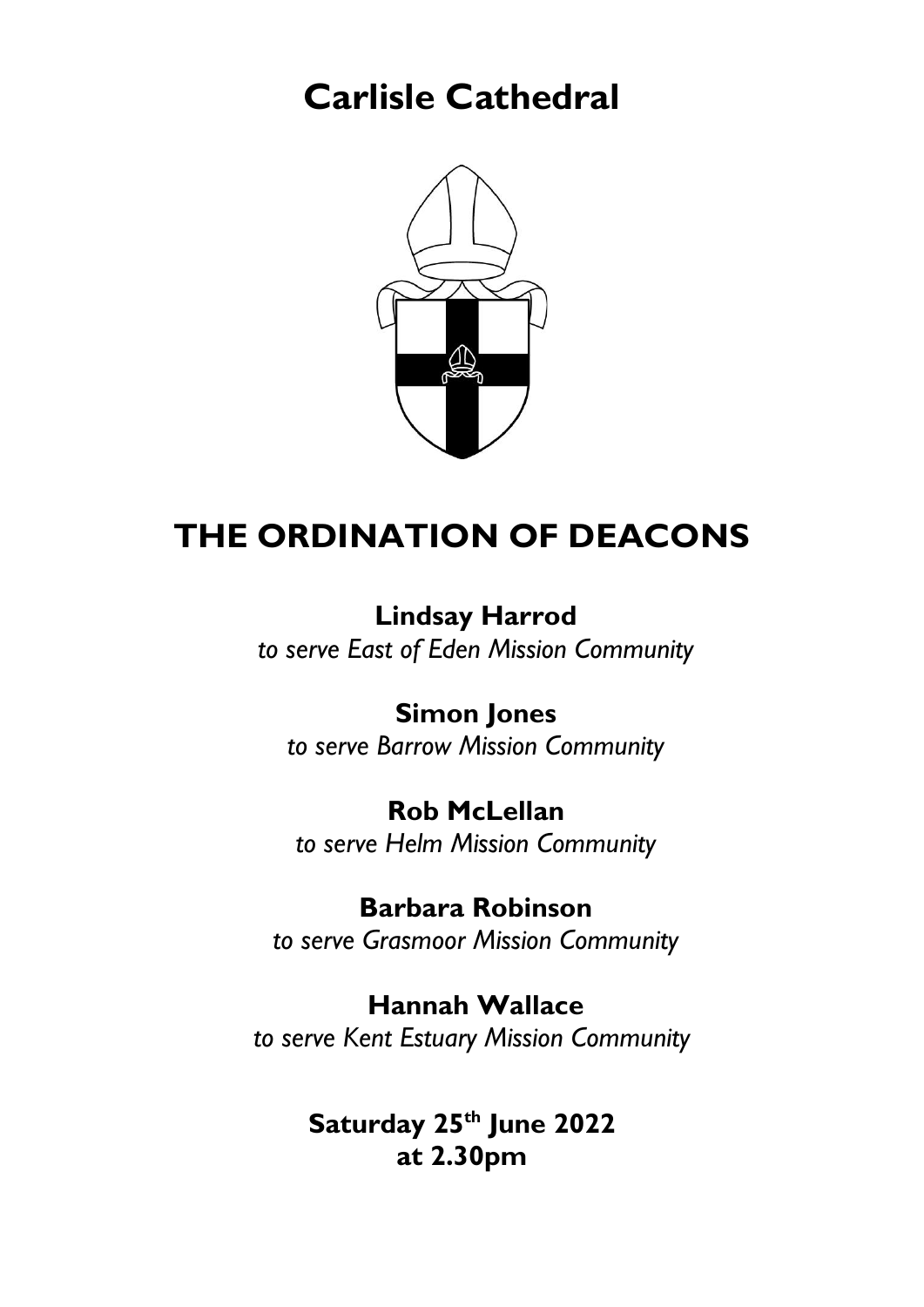## **OATHS AND DECLARATION OF ASSENT**

*In preparation for the Ordination, the candidates have heard the Bishop read the Preface to the Declaration of Assent:*

> The Church of England is part of the One, Holy, Catholic and Apostolic Church worshipping the one true God, Father, Son and Holy Spirit. It professes the faith uniquely revealed in the Holy Scriptures and set forth in the catholic creeds, which faith the church is called upon to proclaim afresh in each generation. Led by the Holy Spirit, it has borne witness to Christian truth in its historic formularies, the Thirty-Nine Articles of Religion, the Book of Common Prayer and the Ordering of Bishops, Priests and Deacons.

In the declaration you are about to make will you affirm your loyalty to this inheritance of faith as your inspiration and guidance under God in bringing the grace and truth of Christ to this generation and making Him known to those in your care?

*Those being ordained deacon made this Declaration.*

I, *N*, do so affirm and accordingly declare my belief in the faith which is revealed in the Holy Scriptures and set forth in the catholic creeds and to which the historic formularies of the Church of England bear witness; and in public prayer and administration of the sacraments, I will use only the forms of service which are authorised or allowed by Canon.

*They took the following Oath of Allegiance:*

I, *N*, do swear that I will be faithful and bear true allegiance to her Majesty Queen Elizabeth II, her heirs and successors, according to law: So help me God.

*They took the Oath of Canonical Obedience:*

I, *N*, do swear by Almighty God that I will pay true and canonical obedience to the Lord Bishop of Carlisle and his successors, in all things lawful and honest: So help me God.

*The Declaration was signed and the Oaths subscribed.*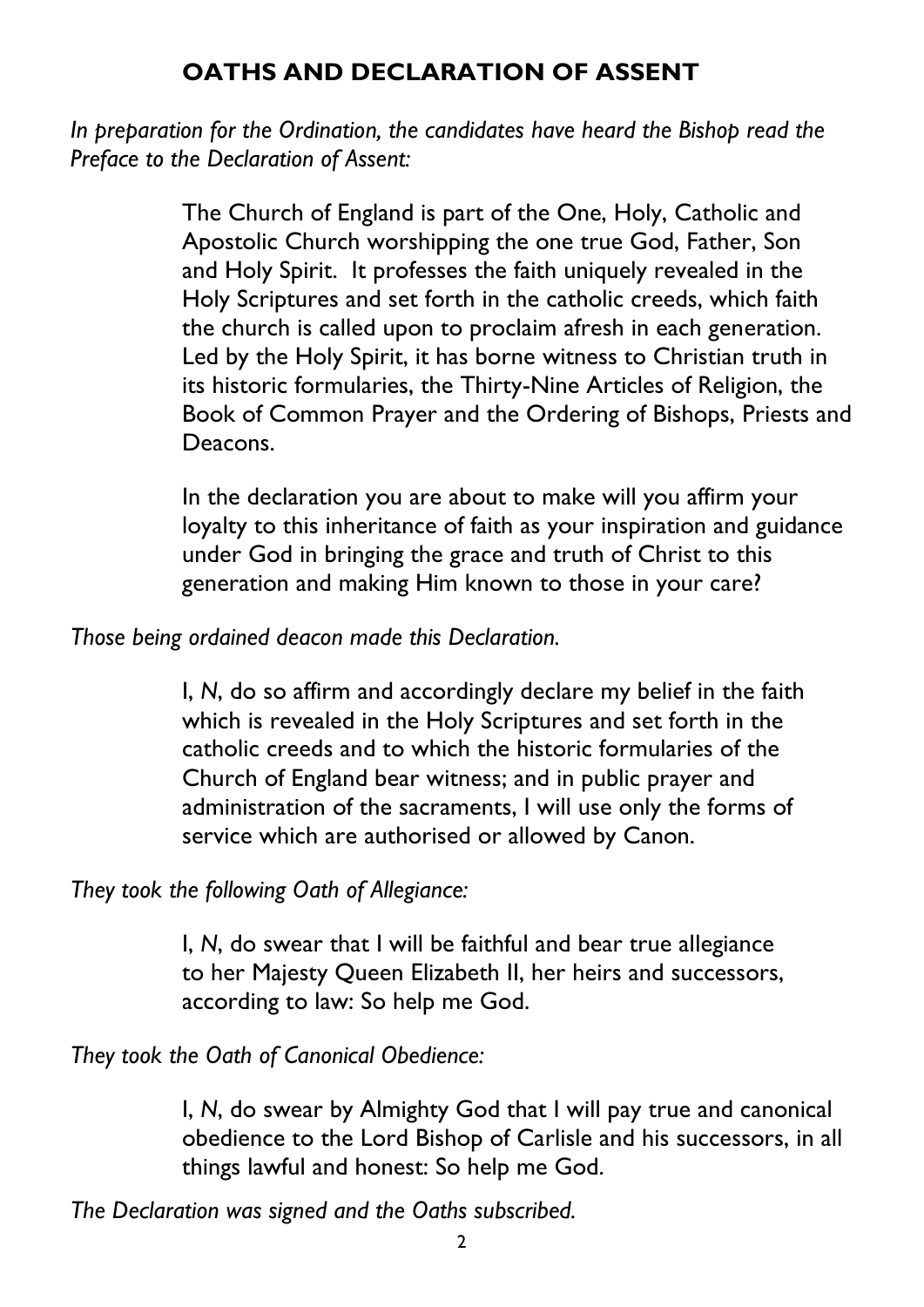**Welcome to Carlisle Cathedral.** Cathedral Sidespersons are available to help in the Cathedral, please ask if you have any particular needs.



*Hearing Aid Users - a loop system is operational in the Cathedral during this service.*

*The congregation is kindly requested to ensure that all mobile phones are switched off and not to use any cameras, video recorders or sound recording equipment during the service.*

*This service is being live-streamed. A recording will be available on the Diocesan website.* 

*The organ is played by the Organ Scholar, Mr Harry Brown.* 

*Before the service the organist will play:*

William Wolstenholme: *Prelude in G* John Stanley: *Trumpet Voluntary in D* Grayston Ives: *Intrada*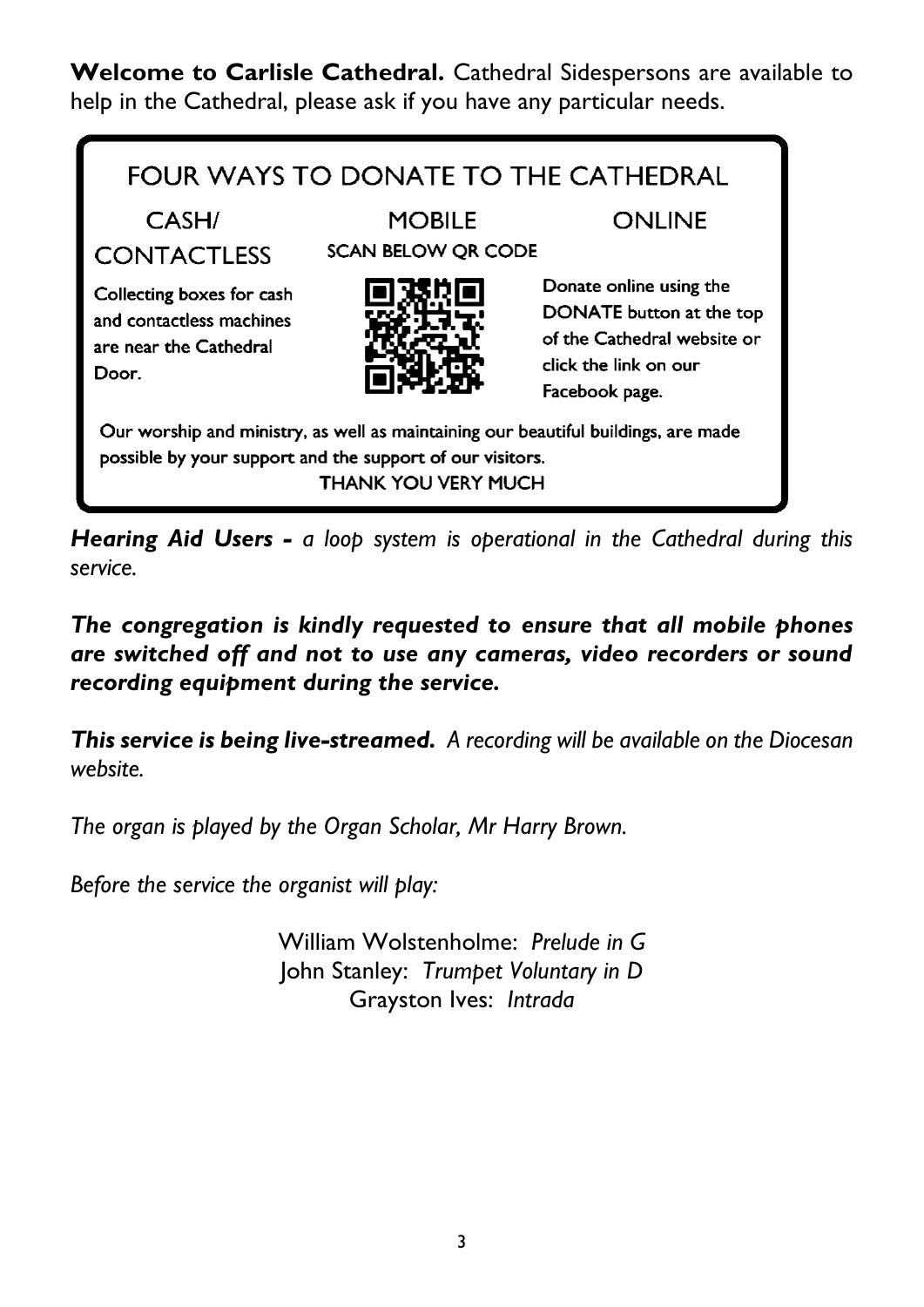## **THE WELCOME**

*Before the service begins, the Dean welcomes the congregation to the Cathedral and leads a prayer of preparation*:

*All* **Almighty God, to whom all hearts are open, all desires known, and from whom no secrets are hidden: cleanse the thoughts of our hearts by the inspiration of your Holy Spirit, that we may perfectly love you, and worthily magnify your holy name; through Christ our Lord. Amen.**

## **THE GATHERING AND PRESENTATION**

*The following hymn is sung as the procession enters. All stand. The Bishop enters in procession followed by those to be ordained.*

**HYMN** (*t. Darwell's 148th*)

**Christ is the one who calls, The one who loved and came, To whom by right it falls To bear the highest name: And still today Our hearts are stirred To hear his word And walk his way.**

**Christ is the one who seeks, To whom our souls are known. The word of love he speaks Can wake a heart of stone; For at that sound The blind can see, The slave is free, The lost are found.**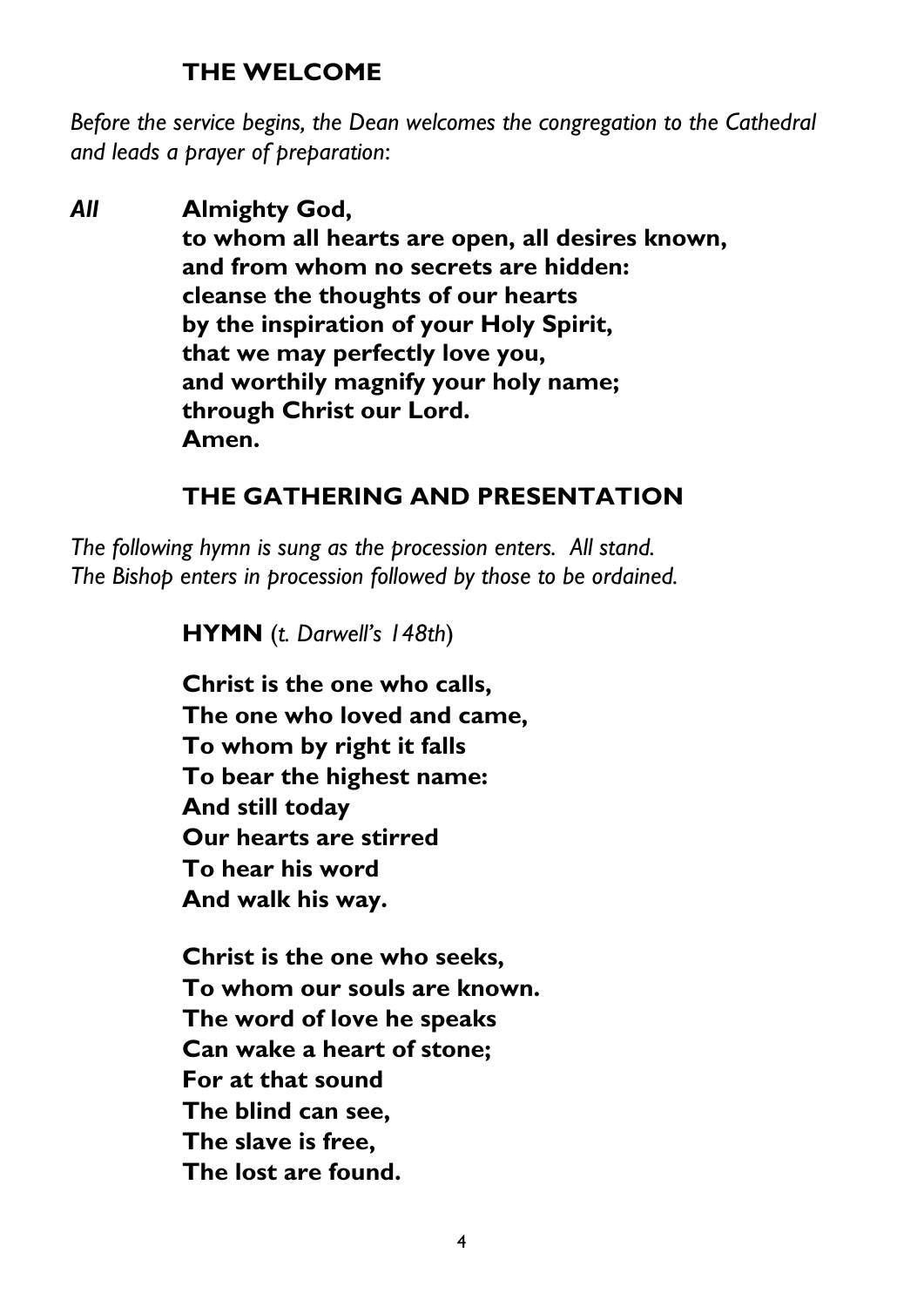**Christ is the one who rose In glory from the grave, To share his life with those Whom once he died to save. He drew death's sting And broke its chains, Who lives and reigns, Our risen King.** 

**Christ is the one who sends, His story to declare; Who calls his servants friends And gives them news to share. His truth proclaim In all the earth, His matchless worth And saving name.** Timothy Dudley-Smith b.1926

## **The Greeting**

*The Bishop greets the people:*

|     | Blessed be God, Father, Son and Holy Spirit.    |
|-----|-------------------------------------------------|
| All | Blessed be his kingdom, now and for ever. Amen. |
|     | There is one body and one spirit.               |
| All | There is one hope to which we were called;      |
|     | one Lord, one faith, one baptism,               |
| All | one God and Father of all.                      |
|     | Peace be with you                               |
| All | and also with you.                              |

*The congregation sits and the Bishop introduces the service.*

God calls his people to follow Christ, and forms us into a royal priesthood, a holy nation, to declare the wonderful deeds of him who has called us out of darkness into his marvellous light. The Church is the Body of Christ, the people of God and the dwelling-place of the Holy Spirit. In baptism the whole Church is summoned to witness to God's love and to work for the coming of his kingdom.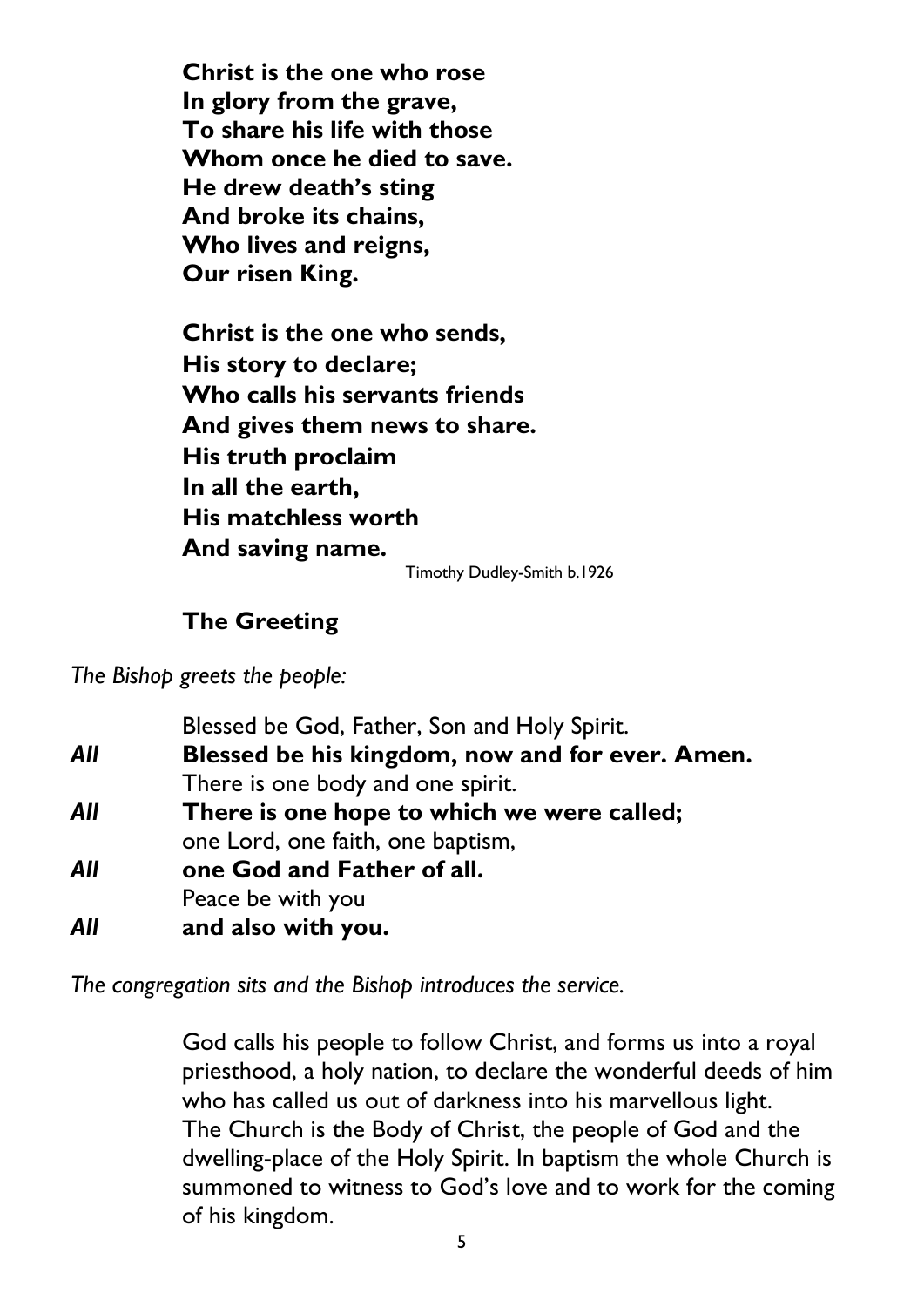To serve this royal priesthood, God has given a variety of ministries. Deacons are ordained so that the people of God may be better equipped to make Christ known. Theirs is a life of visible self-giving. Christ is the pattern of their calling and their commission; as he washed the feet of his disciples, so they must wash the feet of others.

## **The Presentation**

*Each ordinand is presented by the Archdeacon*.

Reverend Father in God, I present these persons to be ordained to the office of deacon in the Church of God. *N* is to serve in the benefice of *N*.

*When the ordinands have been presented, the Bishop asks these questions*:

Have those whose duty it is to know these ordinands and examine them found them to be of godly life and sound learning? *Archdeacon They have.*

Do they believe them to be duly called to serve God in this ministry?

*Archdeacon They do.*

*The Bishop turns to the ordinands and says:*

Do you believe that God is calling you to this ministry? *Ordinands I do so believe.*

- *Bishop* I invite the Archdeacon to confirm that the ordinands have taken the necessary oaths and made the Declaration of Assent.
- *Archdeacon* They have duly taken the oath of allegiance to the Sovereign and the oath of canonical obedience to the Bishop. They have affirmed and declared their belief in 'the faith which is revealed in the Holy Scriptures and set forth in the catholic creeds and to which the historic formularies of the Church of England bear witness'.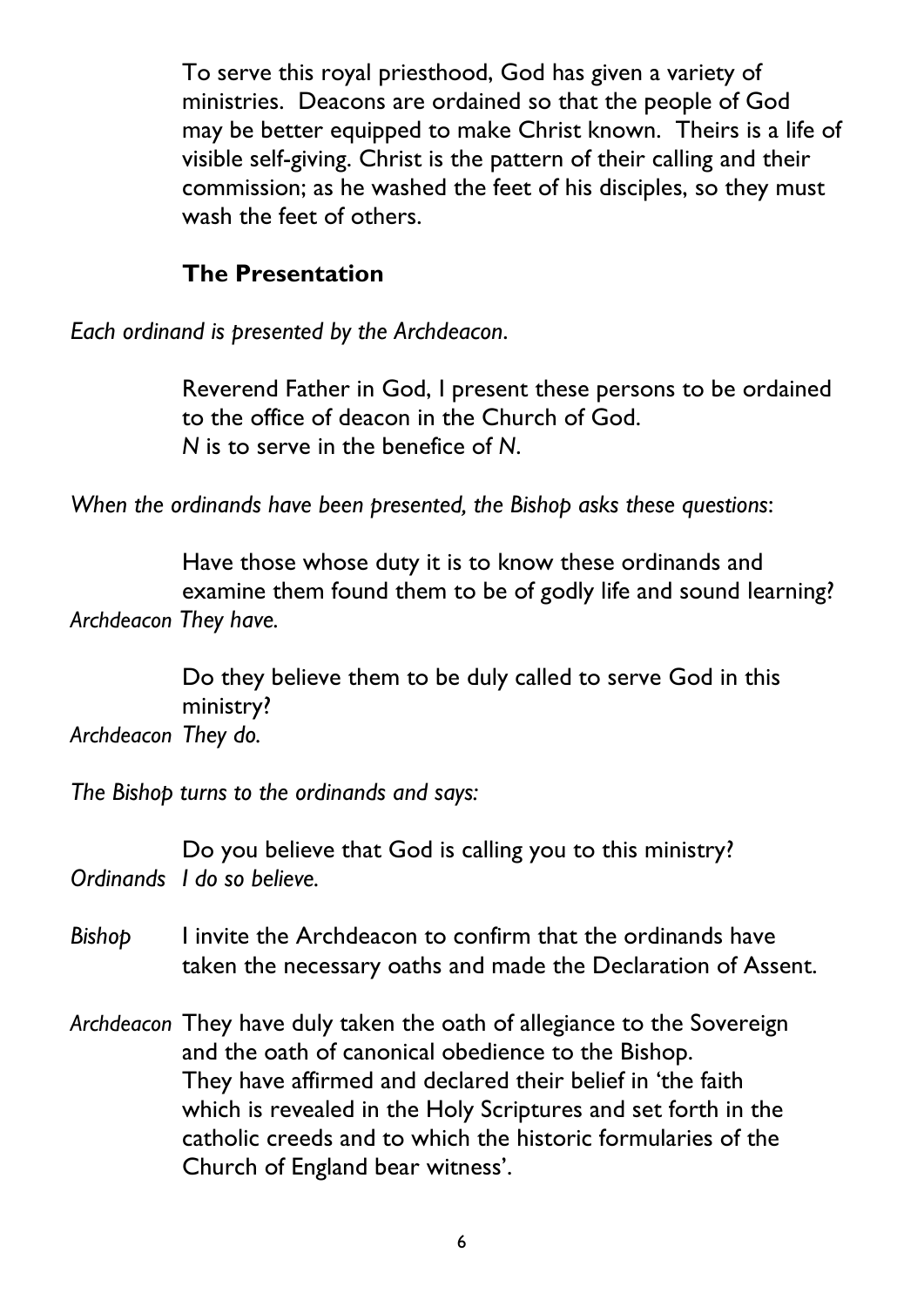## **The Collect**

*The Bishop introduces a period of silent prayer with these words*:

Let us pray for those who come this day to be ordained as deacons and for the ministry of the whole people of God.

God our Father, Lord of all the world, through your Son you have called us into the fellowship of your universal Church: hear our prayer for your faithful people that in their vocation and ministry each may be an instrument of your love, and give to your servants now to be ordained the needful gifts of grace; through our Lord and Saviour Jesus Christ, who is alive and reigns with you, in the unity of the Holy Spirit, one God, now and for ever.

*All* **Amen.**

## **THE LITURGY OF THE WORD**

*Remain seated for the:*

## **New Testament Reading:** 2 Corinthians 5: 16-6: 2 (*NRSV*)

From now on, therefore, we regard no one from a human point of view; even though we once knew Christ from a human point of view, we know him no longer in that way. So if anyone is in Christ, there is a new creation: everything old has passed away; see, everything has become new! All this is from God, who reconciled us to himself through Christ, and has given us the ministry of reconciliation; that is, in Christ God was reconciling the world to himself, not counting their trespasses against them, and entrusting the message of reconciliation to us. So we are ambassadors for Christ, since God is making his appeal through us; we entreat you on behalf of Christ, be reconciled to God. For our sake he made him to be sin who knew no sin, so that in him we might become the righteousness of God.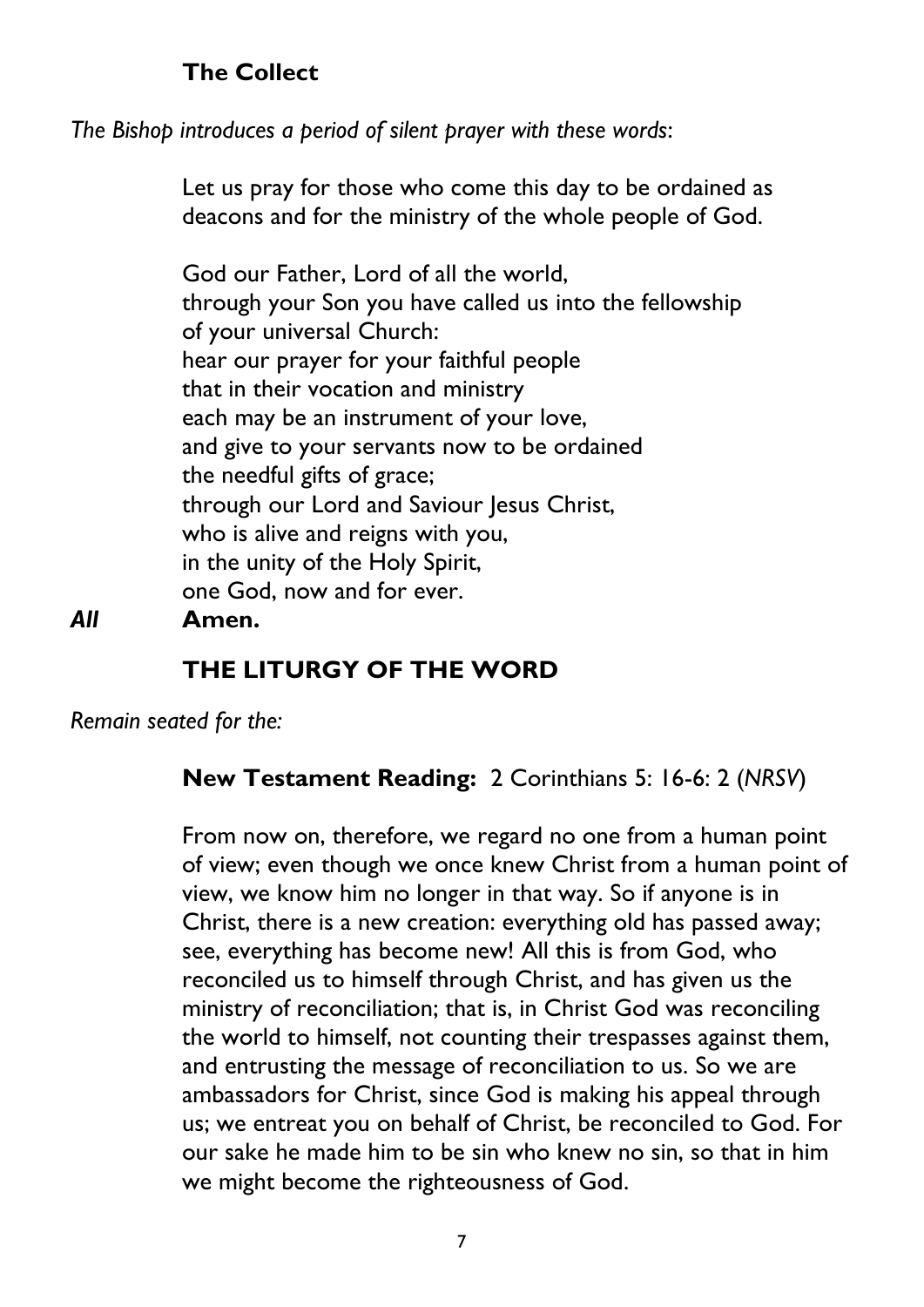As we work together with him, we urge you also not to accept the grace of God in vain. For he says, 'At an acceptable time I have listened to you, and on a day of salvation I have helped you.' See, now is the acceptable time; see, now is the day of salvation!

*At the end the reader says*:

This is the word of the Lord. *All* **Thanks be to God.**

*We stand to sing:*

**HYMN** (AHO&N 353)

**In Christ there is no east or west, in him no south or north, but one great fellowship of love throughout the whole wide earth.**

**In him shall true hearts everywhere their high communion find; his service is the golden cord, close binding humankind.**

**In Christ now meet both east and west, in him meet south and north, all Christlike souls are one in him, throughout the whole wide earth.**

John Oxenham 1852-1941 *St Stephen*

*All remain standing and turn to face the reader of the Gospel.*

**Gospel Reading**: Luke 15: 11-24 (*NRSV*)

*The reader of the Gospel says:*

Hear the Gospel of our Lord Jesus Christ according to Luke. *All say* **Glory to you, O Lord.** 

> Jesus said, 'There was a man who had two sons. The younger of them said to his father, "Father, give me the share of the property that will belong to me." So he divided his property between them.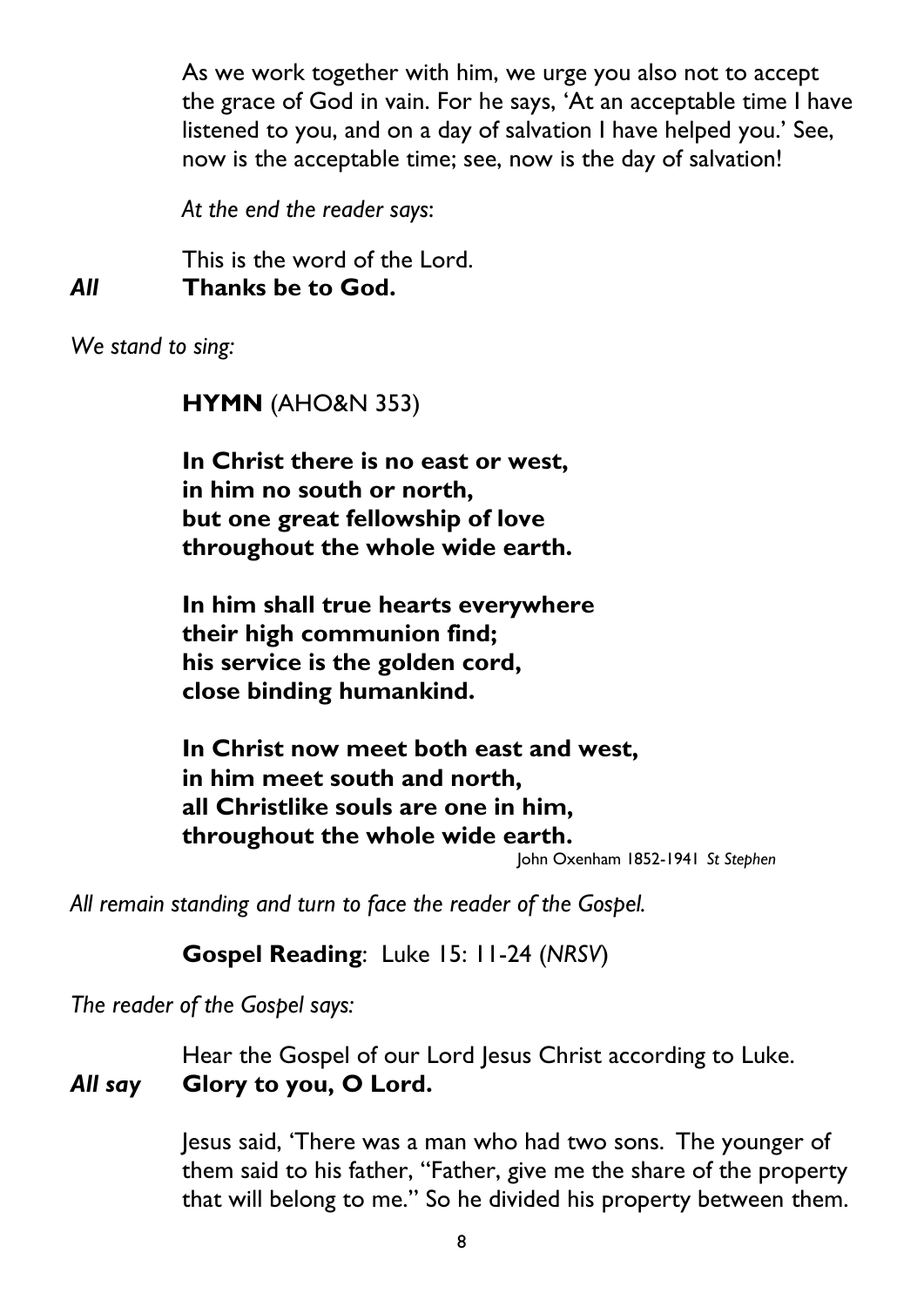A few days later the younger son gathered all he had and travelled to a distant country, and there he squandered his property in dissolute living. When he had spent everything, a severe famine took place throughout that country, and he began to be in need. So he went and hired himself out to one of the citizens of that country, who sent him to his fields to feed the pigs. He would gladly have filled himself with the pods that the pigs were eating; and no one gave him anything. But when he came to himself he said, "How many of my father's hired hands have bread enough and to spare, but here I am dying of hunger! I will get up and go to my father, and I will say to him, 'Father, I have sinned against heaven and before you; I am no longer worthy to be called your son; treat me like one of your hired hands.'" So he set off and went to his father. But while he was still far off, his father saw him and was filled with compassion; he ran and put his arms around him and kissed him. Then the son said to him, "Father, I have sinned against heaven and before you; I am no longer worthy to be called your son." But the father said to his slaves, "Quickly, bring out a robe—the best one—and put it on him; put a ring on his finger and sandals on his feet. And get the fatted calf and kill it, and let us eat and celebrate; for this son of mine was dead and is alive again; he was lost and is found!" And they began to celebrate.

This is the Gospel of the Lord.

- *All say* **Praise to you, O Christ.**
- *All sit.* **Sermon**: The Revd Canon Professor Jeremy Duff The St Padarn's Institute (The Church in Wales)

## **THE LITURGY OF ORDINATION**

#### **The Declarations: Deacons**

*Those to be ordained deacon stand before the Bishop, who addresses the congregation*:

*Bishop* Deacons are called to work with the Bishop and the priests with whom they serve as heralds of Christ's kingdom. They are to proclaim the gospel in word and deed, as agents of God's purposes of love. They are to serve the community in which they are set, bringing to the Church the needs and hopes of all the people.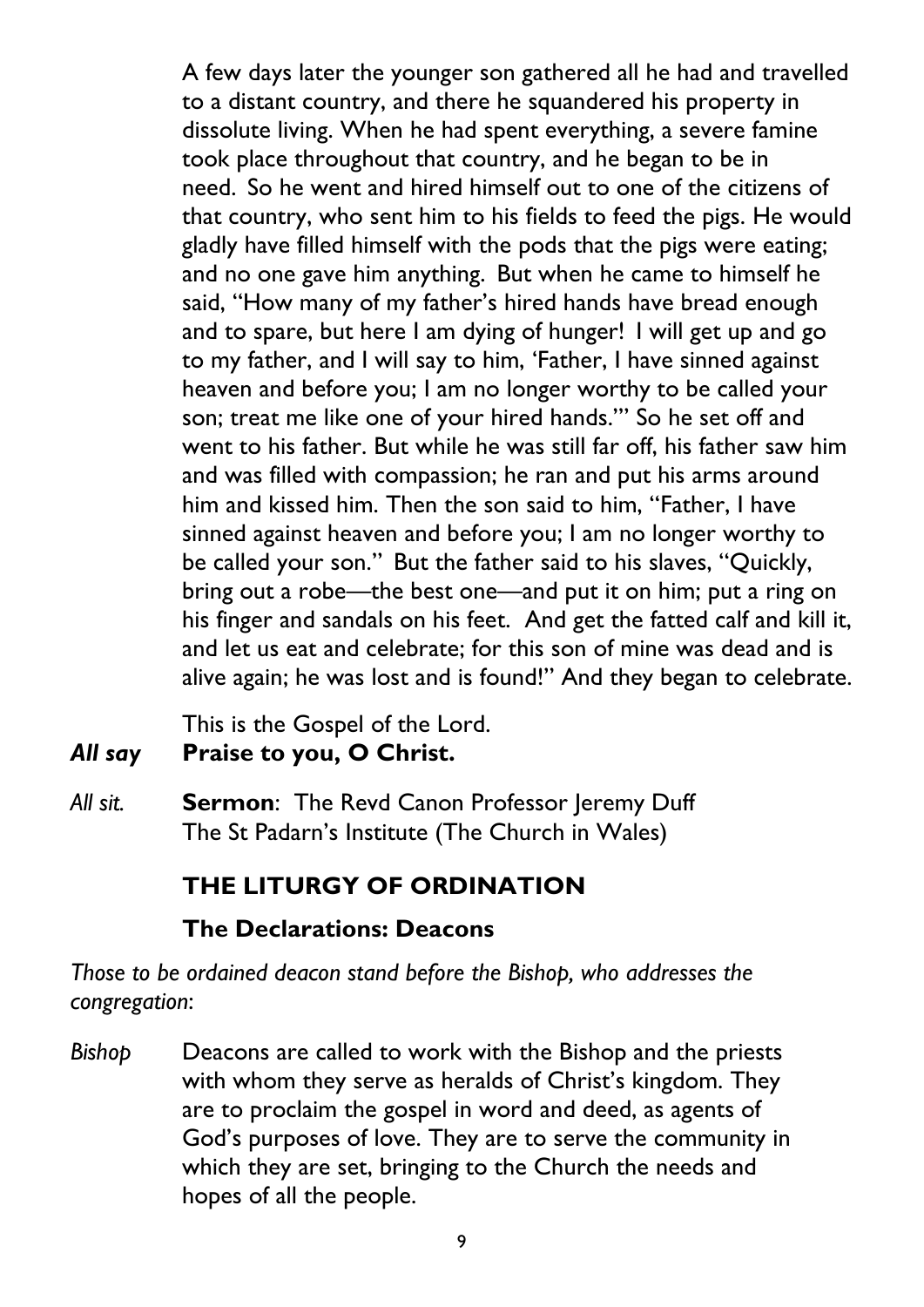They are to work with their fellow members in searching out the poor and weak, the sick and lonely and those who are oppressed and powerless, reaching into the forgotten corners of the world, that the love of God may be made visible.

Deacons share in the pastoral ministry of the Church and in leading God's people in worship. They preach the word and bring the needs of the world before the Church in intercession. They accompany those searching for faith and bring them to baptism. They assist in administering the sacraments; they distribute communion and minister to the sick and housebound.

Deacons are to seek nourishment from the Scriptures; they are to study them with God's people, that the whole Church may be equipped to live out the gospel in the world. They are to be faithful in prayer, expectant and watchful for the signs of God's presence, as he reveals his kingdom among us.

*The Bishop addresses those to be ordained deacon*:

We trust that you are fully determined, by the grace of God, to give yourself wholly to his service, that you may draw his people into that new life which God has prepared for those who love him.

And now, in order that we may know your mind and purpose, you must make the declarations we put to you.

Do you accept the Holy Scriptures as revealing all things necessary for eternal salvation through faith in Jesus Christ? *Ordinands I do so accept them.*

> Will you be diligent in prayer, in reading Holy Scripture, and in all studies that will deepen your faith and fit you to bear witness to the truth of the gospel?

*Ordinands By the help of God, I will.*

Do you believe the doctrine of the Christian faith as the Church of England has received it, and in your ministry will you expound and teach it?

*Ordinands I believe it and will so do.*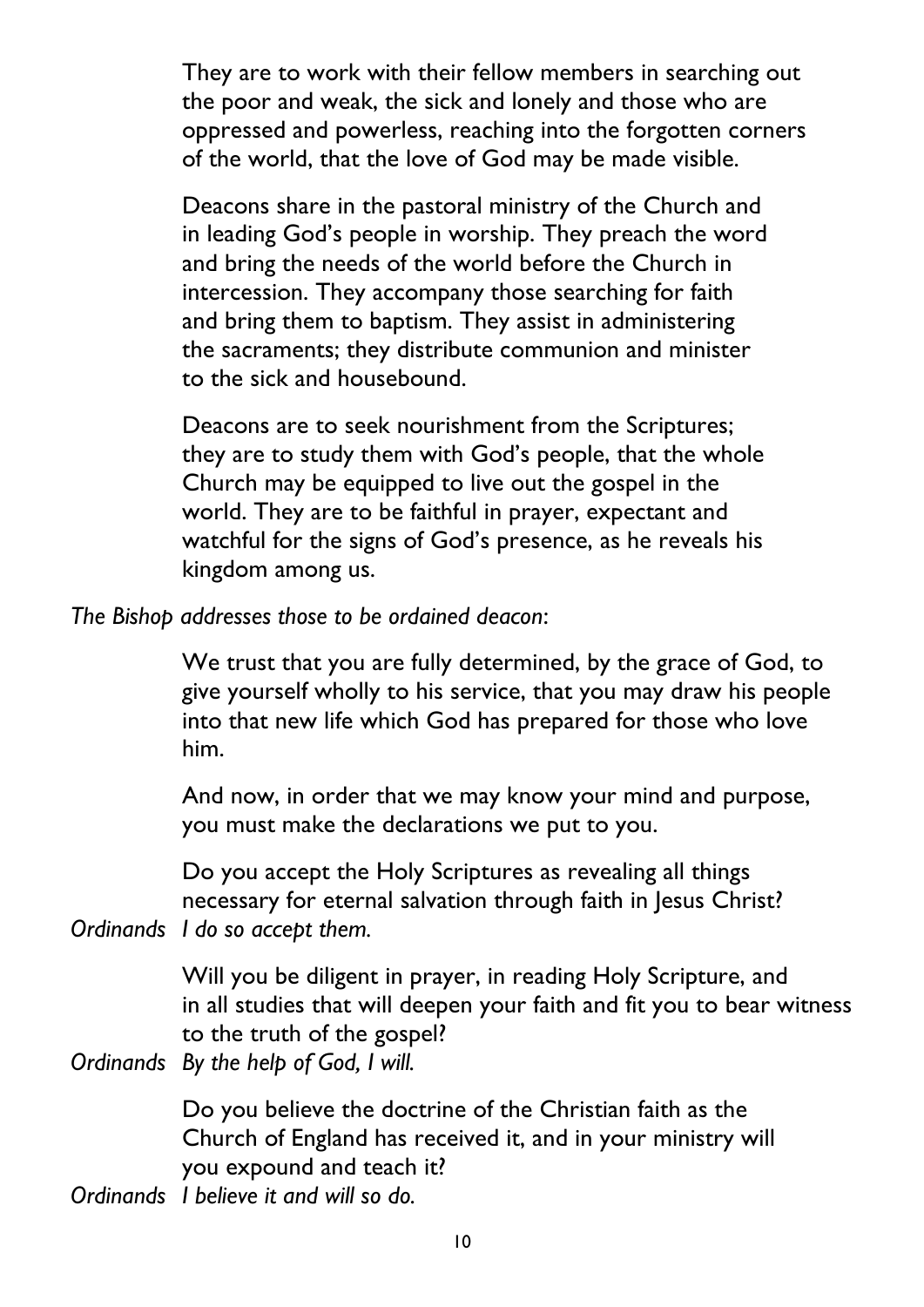|                                                                      | Will you strive to make the love of Christ known through word<br>and example, and have a particular care for those in need?<br>Ordinands By the help of God, I will.                                               |  |
|----------------------------------------------------------------------|--------------------------------------------------------------------------------------------------------------------------------------------------------------------------------------------------------------------|--|
|                                                                      | Will you be a faithful servant in the household of God, after<br>the example of Christ, who came not to be served but to serve?<br>Ordinands By the help of God, I will.                                           |  |
|                                                                      | Will you endeavour to fashion your own life and that of your<br>household according to the way of Christ, that you may be a<br>pattern and example to Christ's people?<br>Ordinands By the help of God, I will.    |  |
|                                                                      | Will you work with your fellow servants in the gospel for the<br>sake of the kingdom of God?<br>Ordinands By the help of God, I will                                                                               |  |
|                                                                      | Will you accept the discipline of this Church and give due respect<br>to those in authority?<br>Ordinands By the help of God, I will.                                                                              |  |
|                                                                      | Will you then, in the strength of the Holy Spirit, continually stir up<br>the gift of God that is in you, to grow in holiness and grace?<br>Ordinands By the help of God, I will.                                  |  |
| The congregation stands and those to be ordained turn and face them: |                                                                                                                                                                                                                    |  |
| All                                                                  | Brothers and sisters, you have heard how great is the charge that<br>these ordinands are ready to undertake, and you have heard their<br>declarations. Is it now your will that they should be ordained?<br>It is. |  |
| All                                                                  | Will you continually pray for them?<br>We will.                                                                                                                                                                    |  |
| All                                                                  | Will you uphold and encourage them in their ministry?<br>We will.                                                                                                                                                  |  |
| The congregation sits.                                               |                                                                                                                                                                                                                    |  |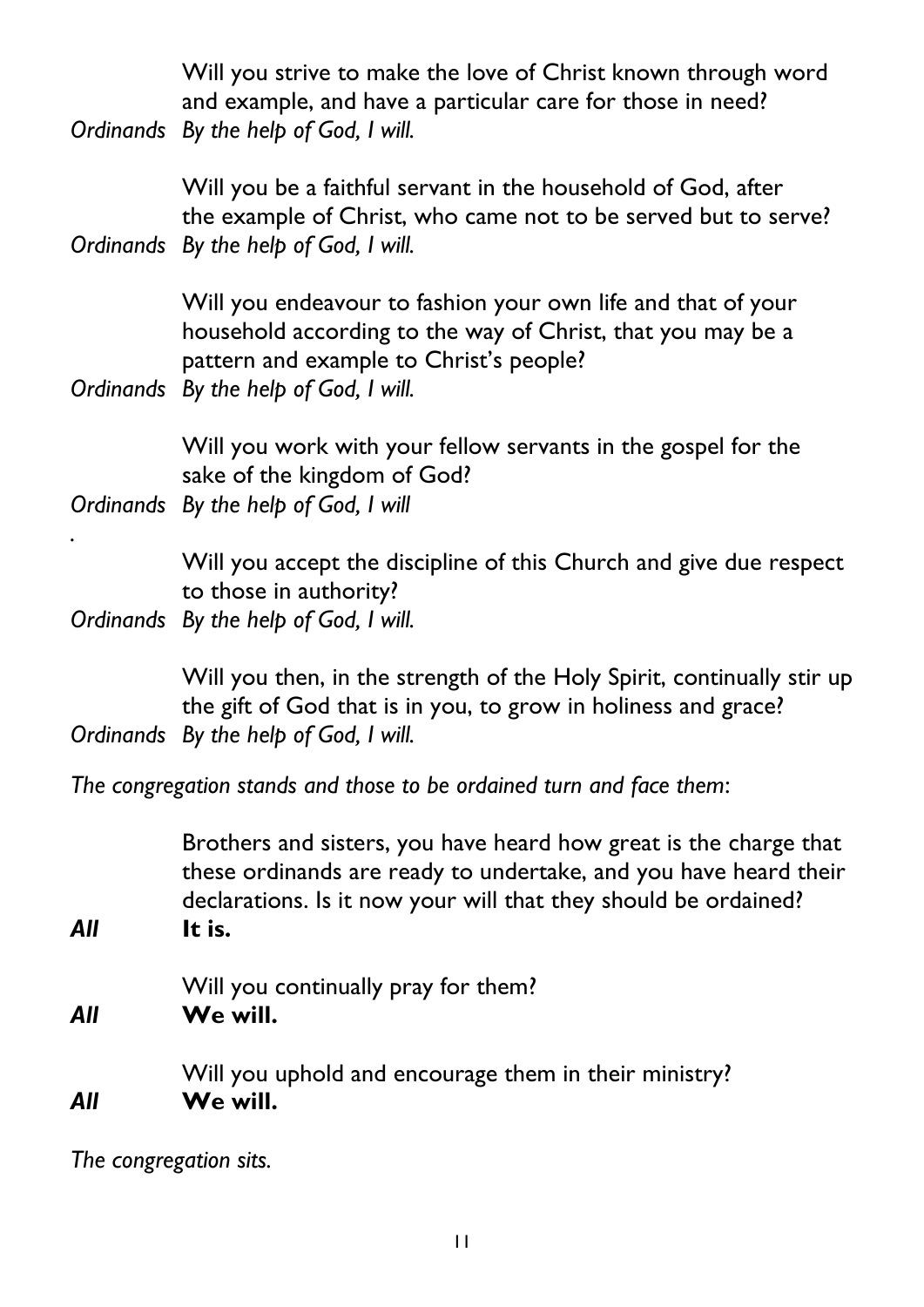*The candidates turn back to face the Bishop, who continues addressing them:*

In the name of our Lord, we bid you remember the greatness of the trust in which you are now to share: the ministry of Christ himself, who for our sake took the form of a servant. Remember always with thanksgiving that the people among whom you will minister are made in God's image and likeness. In serving them you are serving Christ himself, before whom you will be called to account.

You cannot bear the weight of your calling in your own strength, but only by the grace and power of God. Pray therefore that your heart may daily be enlarged and your understanding of the Scriptures enlightened. Pray earnestly for the gift of the Holy Spirit.

*The congregation and ordinands kneel and silence is kept.* 

*The congregation sings:*

**Come, Holy Ghost, our souls inspire, And lighten with celestial fire. Thou the anointing Spirit art, Who dost thy sevenfold gifts impart.**

**Thy blessèd unction from above Is comfort, life, and fire of love. Enable with perpetual light The dullness of our blinded sight.**

**Anoint and cheer our soilèd face With the abundance of thy grace. Keep far our foes, give peace at home: Where thou art guide, no ill can come.**

**Teach us to know the Father, Son, And thee, of both, to be but One, That through the ages all along, This may be our endless song,**

**Praise to thy eternal merit, Father, Son, and Holy Spirit. Amen.**

John Cosin 1594-1672 based on *Veni, creator Spiritus*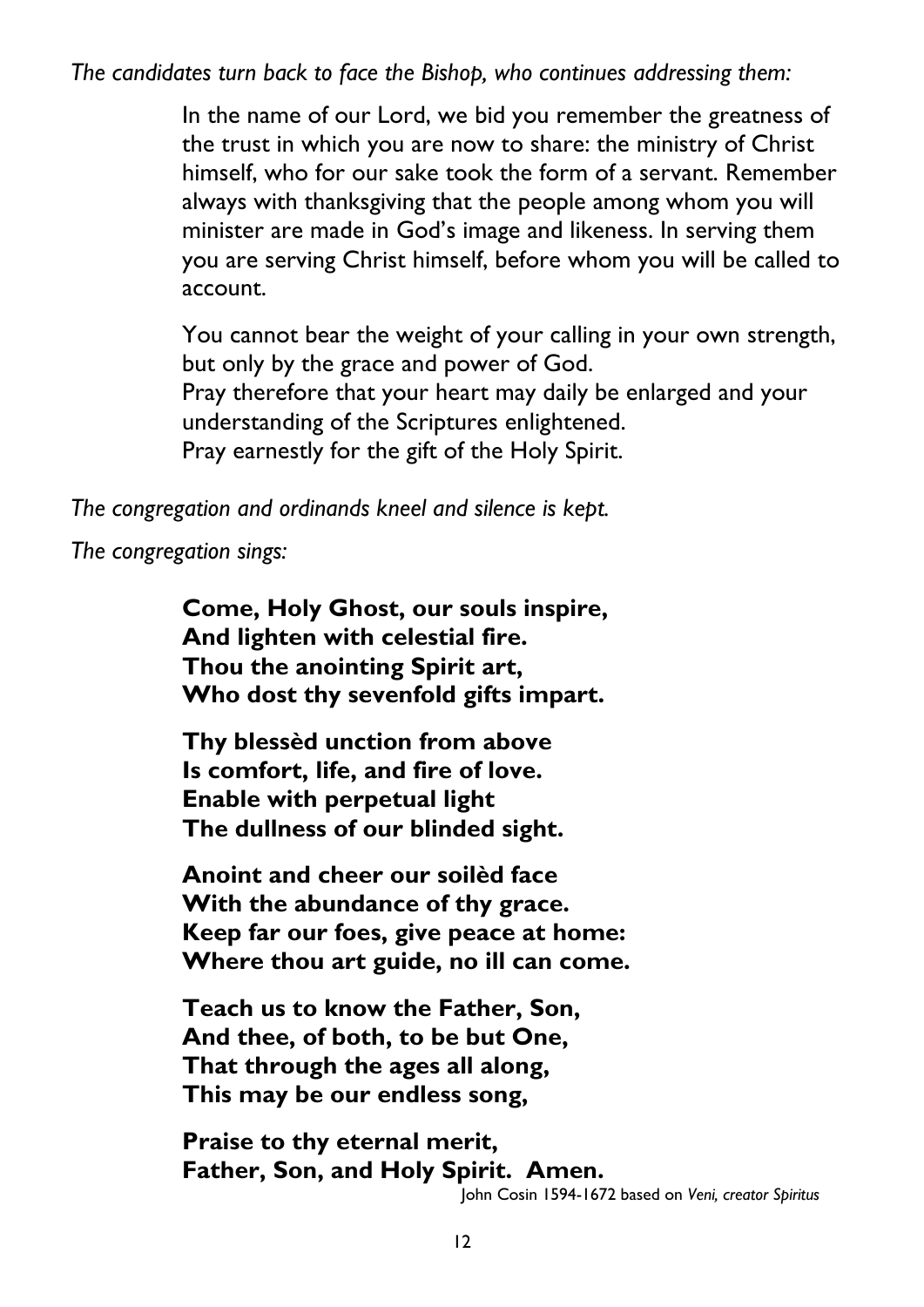# **The Litany**

In the power of the Spirit and in union with Christ, let us pray to the Father.

# *All* **Lord, have mercy.**

For the peace of the whole world, for the welfare of the Holy Church of God, and for the unity of all, let us pray to the Lord.

# *All* **Lord, have mercy.**

For all the members of the Church in their vocation and ministry, that they may serve him in truth and love, let us pray to the Lord.

*All* **Lord, have mercy.**

For James our Bishop,

and for all bishops, presbyters and deacons, that they may hunger for truth and thirst after righteousness, let us pray to the Lord.

*All* **Lord, have mercy.**

For Lindsay, Simon, Rob, Barbara and Hannah called to be deacons in his Church,

let us pray to the Lord.

*All* **Lord, have mercy.**

For the mission of the Church, that in faithful witness we may proclaim the gospel of reconciliation to the ends of the earth, let us pray to the Lord.

*All* **Lord, have mercy.**

For the unity of the Church,

that we may be one in Christ, according to his will, let us pray to the Lord.

*All* **Lord, have mercy.**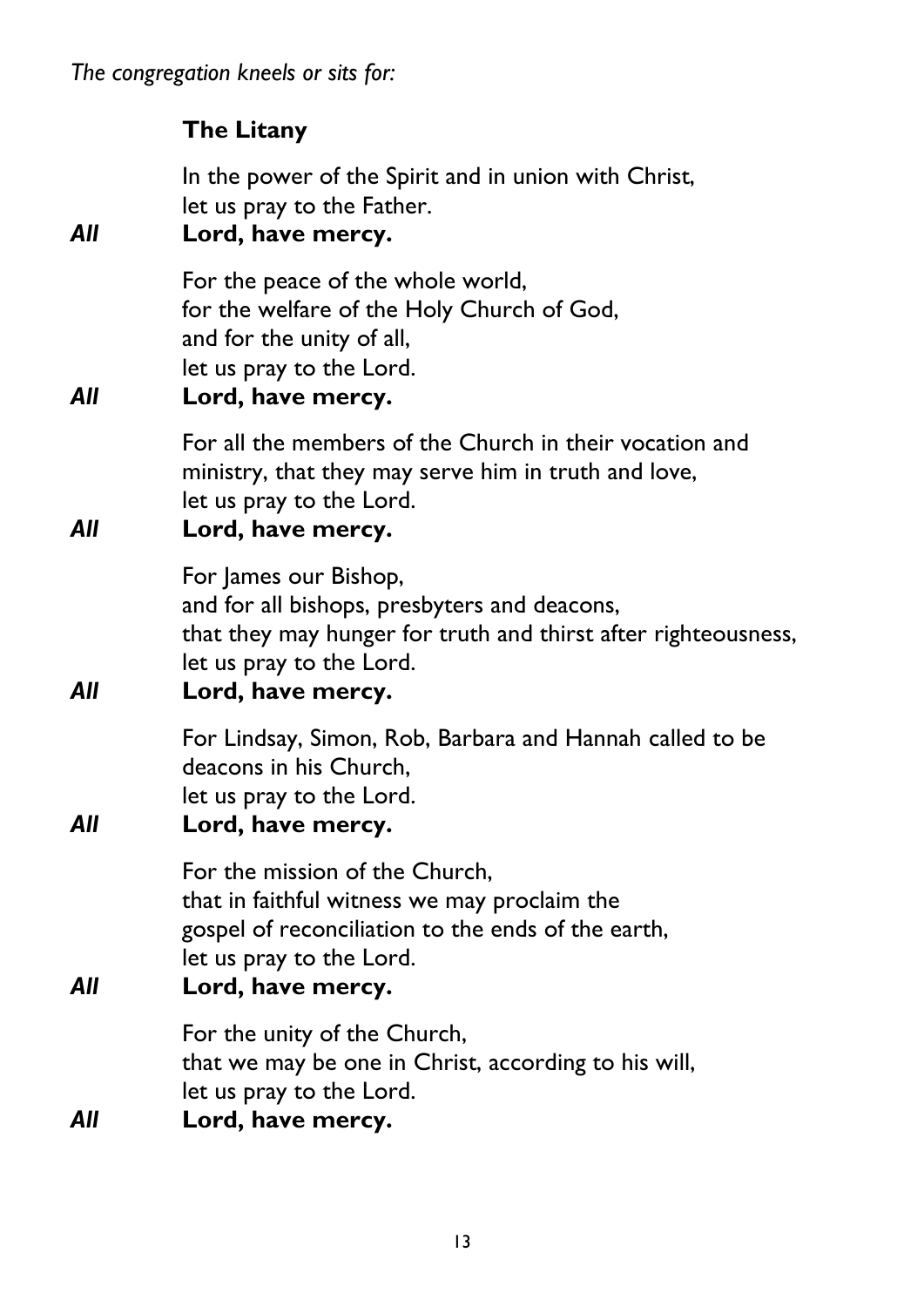For those who do not yet believe, that they may receive the light of the gospel, and for those whose faith has grown cold, let us pray to the Lord.

*All* **Lord, have mercy.**

For those who are lost and for those who have strayed, that they may return to the way of Christ, let us pray to the Lord.

*All* **Lord, have mercy.**

For the sick and suffering, for the aged and infirm, for the lonely and neglected, and for all who remember and care for them, let us pray to the Lord.

*All* **Lord, have mercy.**

For the poor and the hungry, for the homeless and the oppressed, for all prisoners and captives, and for our brothers and sisters who are persecuted for their faith, let us pray to the Lord.

*All* **Lord, have mercy.**

For Elizabeth our Queen*,* for the leaders of the nations, and for all in authority, let us pray to the Lord.

# *All* **Lord, have mercy.**

For ourselves,

for grace to repent and amend our lives, that we may be pardoned and absolved from all our sins, let us pray to the Lord.

*All* **Lord, have mercy.**

Remembering all who have gone before us in faith, and in communion with all the saints, we commit ourselves, one another, and our whole life to Christ our God;

*All* **to you, O Lord.**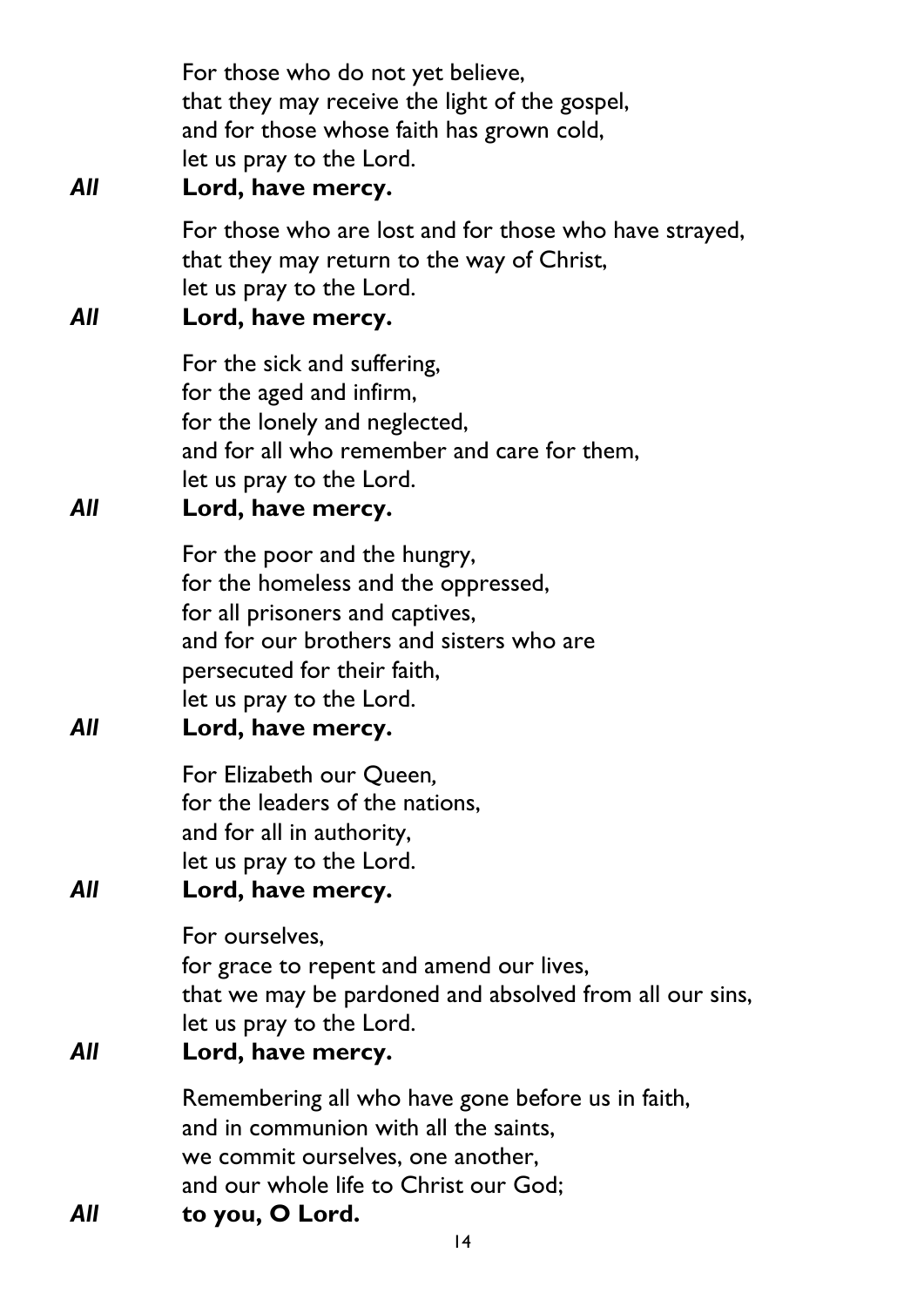# **The Ordination Prayer**

*Those to be ordained deacon kneel before the Bishop, who stands to pray*:

*Bishop* We praise and glorify you, almighty Father, because in your infinite love you have formed throughout the world a holy people for your own possession, a royal priesthood, a universal Church.

> We praise and glorify you because you sent your only Son Jesus Christ to take the form of a slave; he humbled himself for our sake, and in obedience accepted death, even death on a cross.

We praise and glorify you because in every age you send your Spirit to fill those whom you have chosen, to equip your holy people for the work of ministry, for the building up of the body of Christ.

And now we give you thanks that you have called these your servants, whom we ordain in your name, to share as deacons in the ministry of the gospel of Christ, who came not to be served but to serve, and to give his life as a ransom for many.

Therefore, Father, through Christ our Lord we pray:

*Here the Bishop lays his hands on the head of each of those to be ordained, saying*:

Send down the Holy Spirit on your servant *N* for the office and work of a deacon in your Church.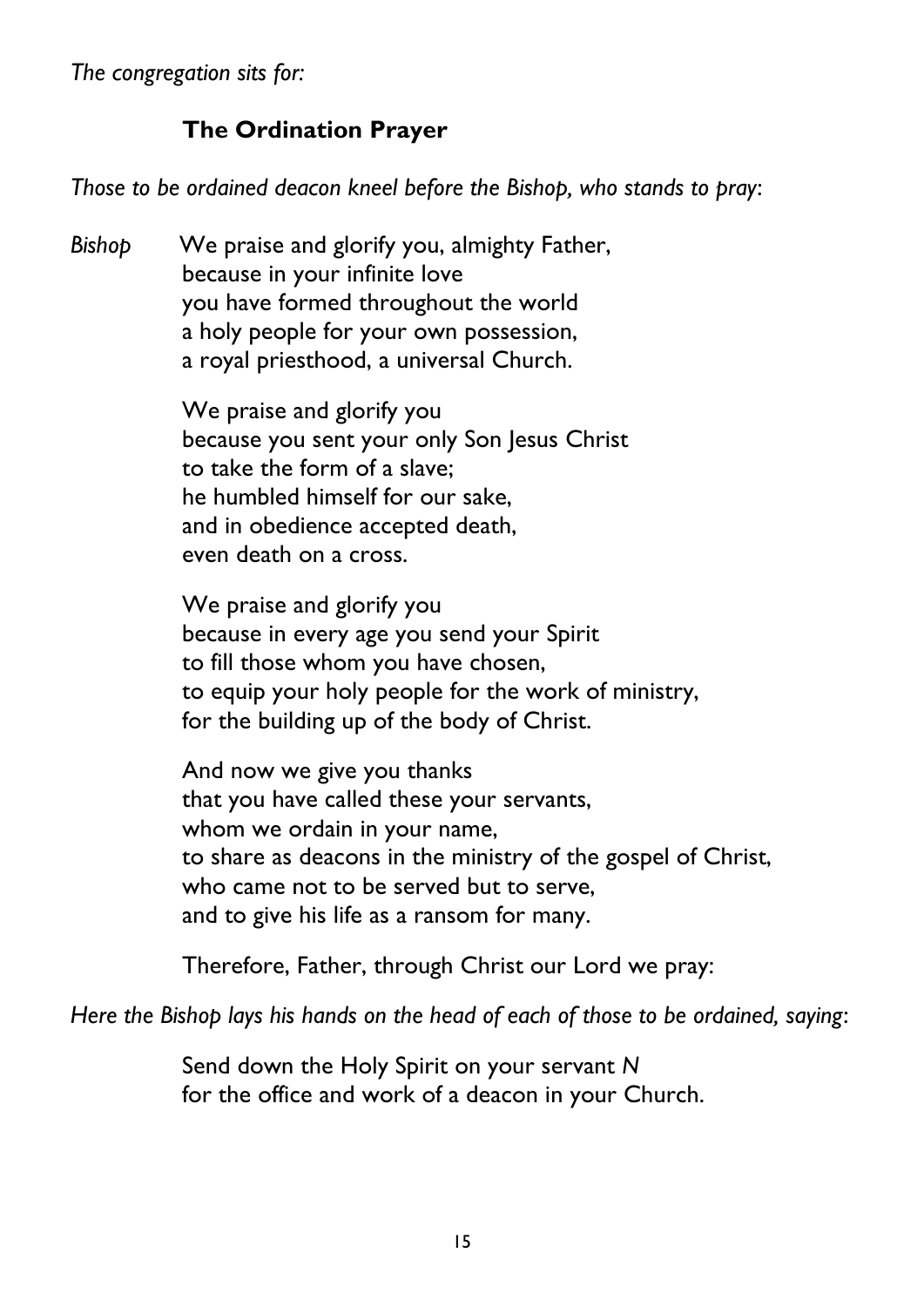*When the Bishop has laid hands on all of those to be ordained, the prayer continues*:

> Through your Spirit, heavenly Father, give these your servants grace and power to fulfil their ministry. Make them faithful to serve and constant in advancing your gospel in the world. May they follow the example of Jesus Christ your Son, who washed the feet of his disciples, and set the needs of others before his own.

May their life be disciplined and holy, their words declare your love and their actions reveal your glory, that your people may walk with them in the way of truth and be made ready for the coming of our Lord Jesus Christ; to whom, with you and your Holy Spirit, belong glory and honour, worship and praise, now and for ever.

*All* **Amen.**

# **The Welcome of the Newly Ordained**

*The newly ordained deacons stand and the Dean says to them*:

We preach not ourselves but Christ Jesus as Lord and ourselves as your servants for Jesus' sake.

*All* **We welcome you as fellow servants in the gospel: may Christ dwell in your hearts through faith, that you may be rooted and grounded in love.**

# **THE LITURGY OF THE EUCHARIST**

*Stand.* **The Peace**

*The Bishop introduces the Peace in these words*:

We are all one in Christ Jesus. *All* **We belong to him through faith, heirs of the promise of the Spirit of peace.** The peace of the Lord be always with you

*All* **and also with you.**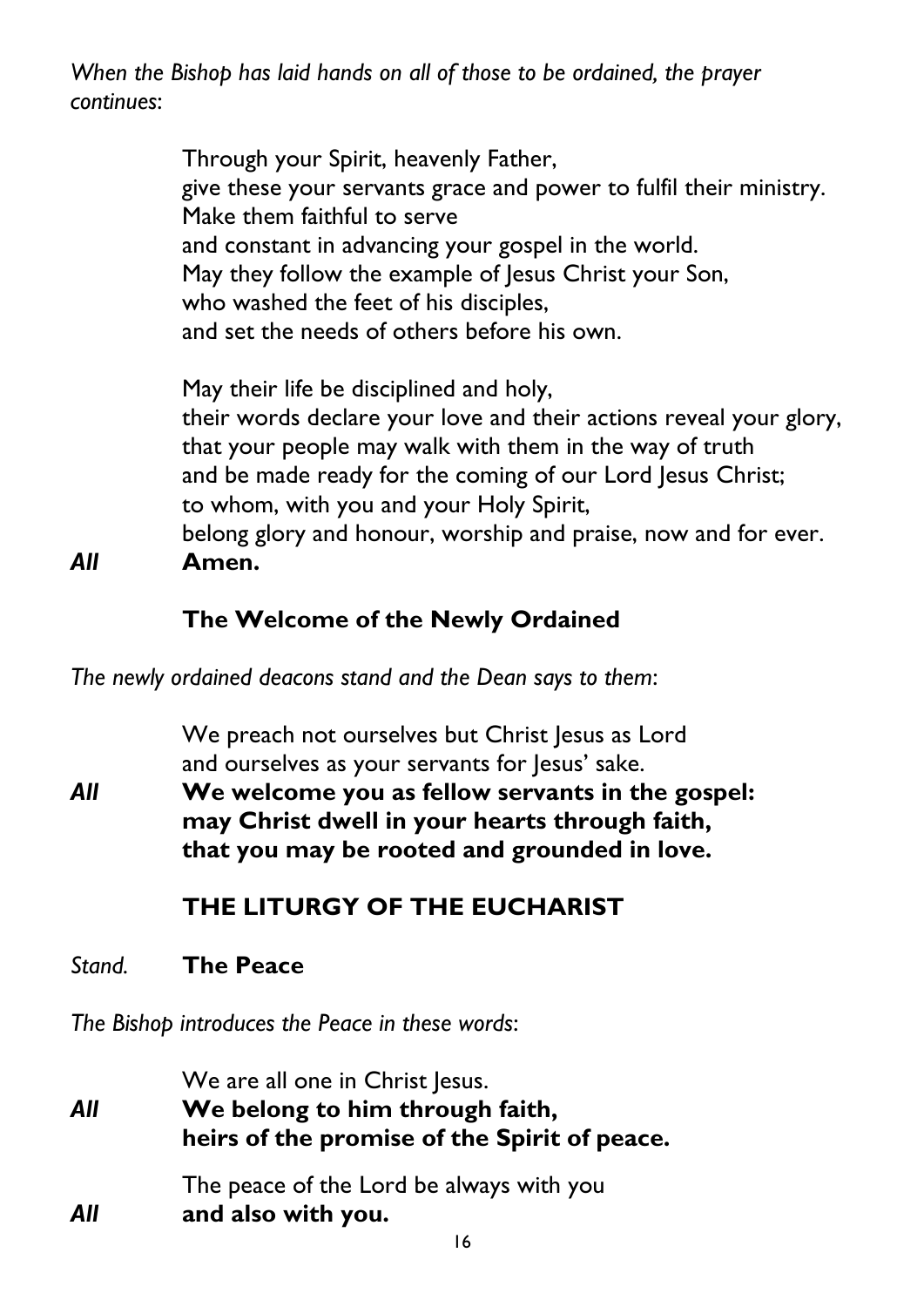**Please note** – *a collection is taken during the following hymn. Gift Aid envelopes are also available. Contactless donations can be made using the machines near the door. The collection will be given to the Diocesan Growth Fund.*

> **Preparation of the Table and the taking of the Bread and Wine**

**HYMN** (AHO&N 34)

**Amazing grace! How sweet the sound that saved a wretch like me. I once was lost, but now I'm found; was blind, but now I see.**

**'Twas grace that taught my heart to fear, and grace my fears relieved. How precious did that grace appear the hour I first believed.**

**Through many dangers, toils and snares I have already come. 'Tis grace hath brought me safe thus far, and grace will lead me home.**

**The Lord has promised good to me, his word my hope secures; he will my shield and portion be as long as life endures.**

**When we've been there a thousand years, bright shining as the sun, we've no less days to sing God's praise Than when we first begun.**

vs 1-4 John Newton (1725-1807) v5 John Rees (1828-1900)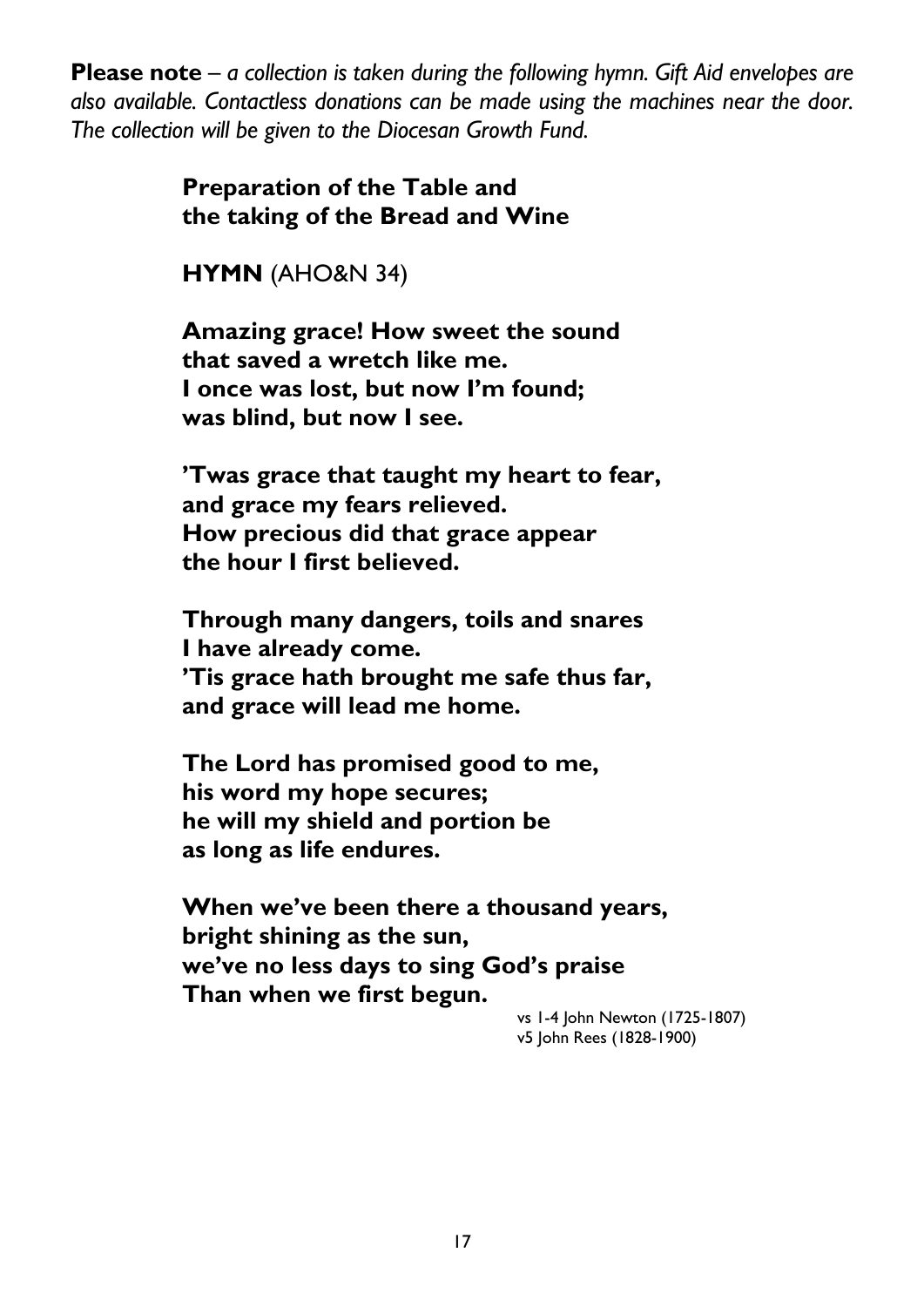## **The Eucharistic Prayer**

The Lord be with you

*All say* **and also with you.**

Lift up your hearts.

*All say* **We lift them to the Lord.**

Let us give thanks to the Lord our God.

## *All say* **It is right to give thanks and praise.**

*Bishop* It is indeed right and good, our duty and our salvation, always and everywhere to give you thanks and praise through your Son Jesus Christ, our great high priest. He was lifted up for us on the cross that he might reveal your glory and draw all people to himself. You exalted him to your right hand on high and through your Holy Spirit you sent upon your people a rich diversity of gifts. From this royal priestly people you raise up ministers to proclaim your word, to care for your people and to be the stewards of your holy mysteries. You call them to serve the world your Son redeemed and build up his body the Church to be his bride.

> Therefore with angels and archangels, and with all the company of heaven, we proclaim your great and glorious name, for ever praising you and saying:

*All say* **Holy, holy, holy Lord, God of power and might, heaven and earth are full of your glory. Hosanna in the highest.**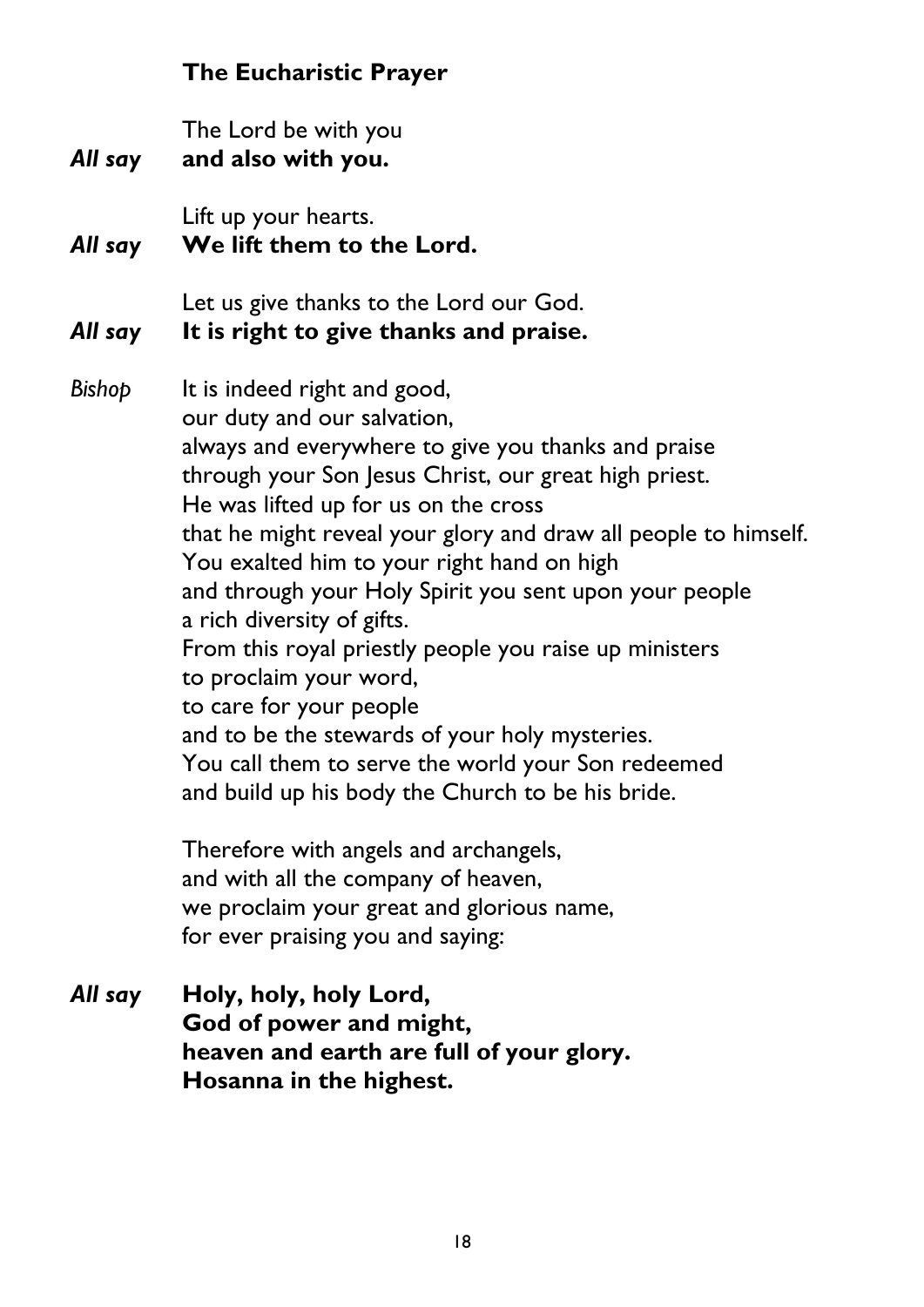*Bishop* Accept our praises, heavenly Father, through your Son our Saviour Jesus Christ, and as we follow his example and obey his command, grant that by the power of your Holy Spirit these gifts of bread and wine may be to us his body and his blood; who, in the same night that he was betrayed, took bread and gave you thanks; he broke it and gave it to his disciples, saying: Take, eat; this is my body which is given for you; do this in remembrance of me.

> In the same way, after supper he took the cup and gave you thanks; he gave it to them, saying: Drink this, all of you; this is my blood of the new covenant, which is shed for you and for many for the forgiveness of sins. Do this, as often as you drink it, in remembrance of me.

Therefore, heavenly Father, we remember his offering of himself made once for all upon the cross; we proclaim his mighty resurrection and glorious ascension; we look for the coming of your kingdom, and with this bread and this cup we make the memorial of Christ your Son our Lord.

Great is the mystery of faith.

## *All say* **Christ has died: Christ is risen: Christ will come again.**

*Bishop* Accept through him, our great high priest, this our sacrifice of thanks and praise, and as we eat and drink these holy gifts in the presence of your divine majesty, renew us by your Spirit, inspire us with your love and unite us in the body of your Son, Jesus Christ our Lord.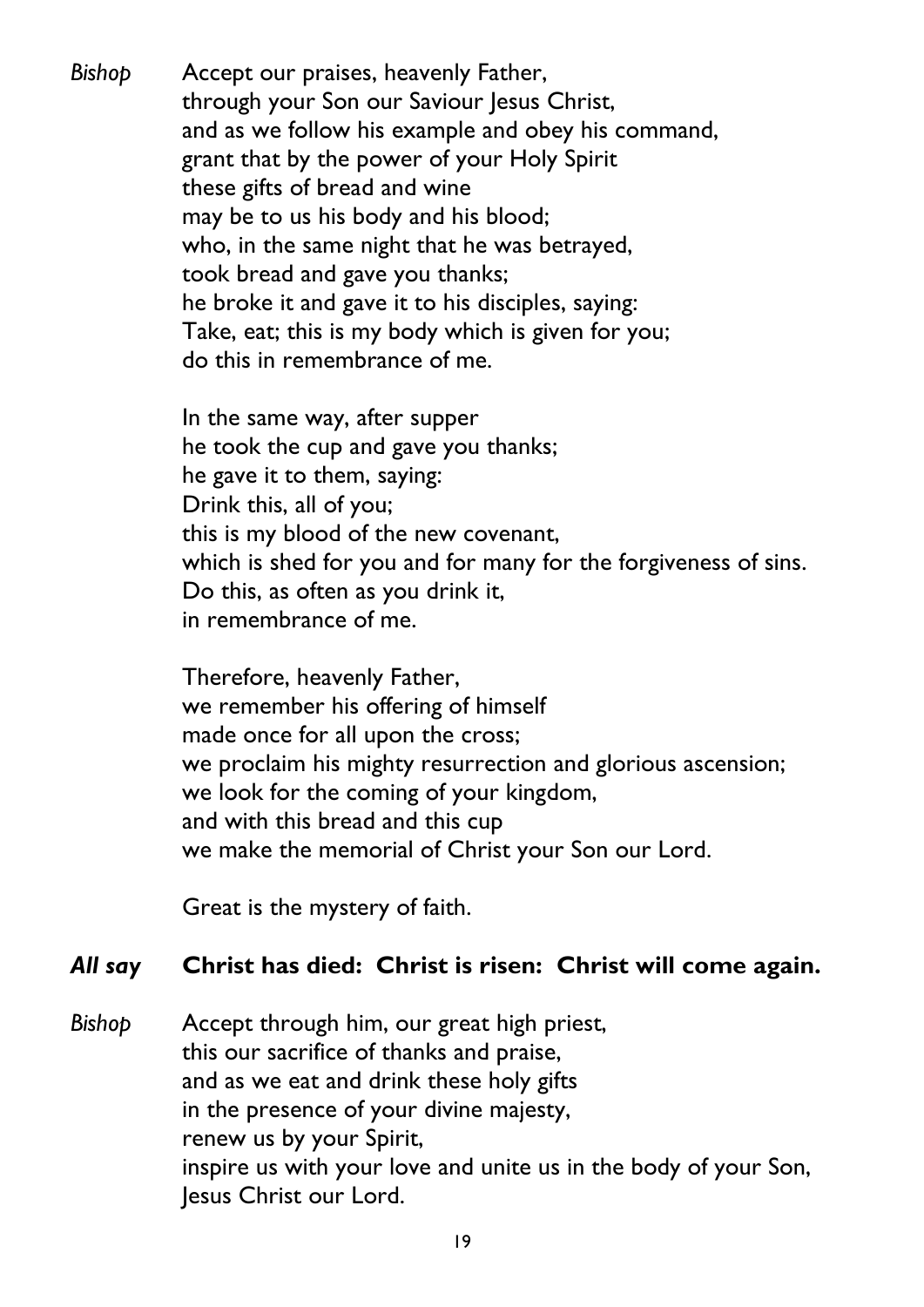Through him, and with him, and in him, in the unity of the Holy Spirit, with all who stand before you in earth and heaven, we worship you, Father almighty, in songs of everlasting praise:

## *All* **say Blessing and honour and glory and power be yours for ever and ever. Amen.**

*We remain standing and* s*ilence is kept.*

## **The Lord's Prayer**

*Bishop* As our Saviour taught us, so we pray:

*All* **Our Father in heaven, hallowed be your name, your kingdom come, your will be done, on earth as in heaven. Give us today our daily bread. Forgive us our sins as we forgive those who sin against us. Lead us not into temptation but deliver us from evil. For the kingdom, the power, and the glory are yours now and for ever. Amen.**

#### **Breaking of the Bread**

*The Bishop breaks the consecrated bread, saying:*

We break this bread to share in the body of Christ. **Though we are many, we are one body, because we all share in one bread.**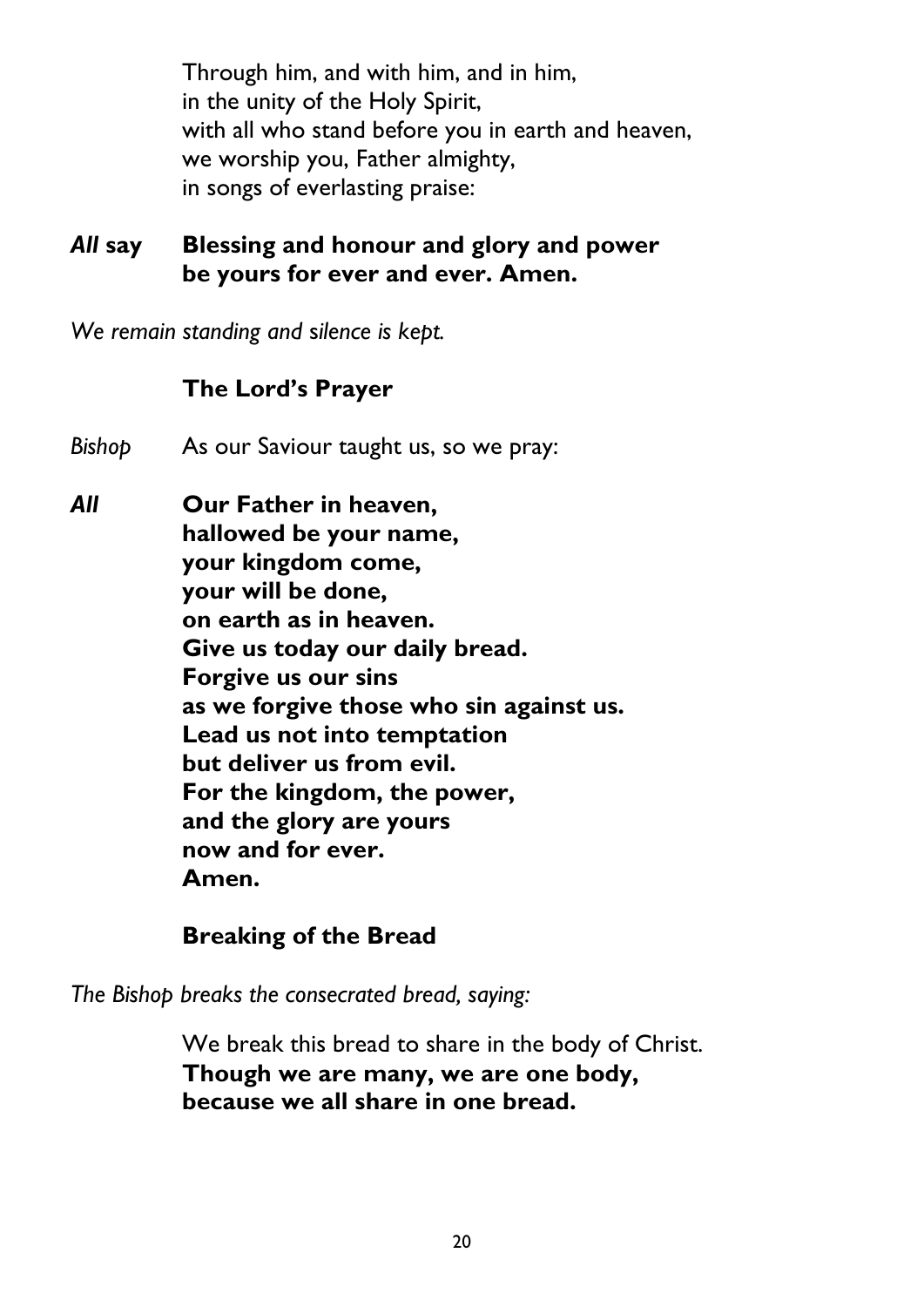## **Giving of Communion**

**Bishop** Draw near with faith. Receive the body of our Lord Jesus Christ which he gave for you, and his blood which he shed for you. Eat and drink in remembrance that he died for you, and feed on him in your hearts by faith with thanksgiving.

*The congregation sits.* 

*The people move to receive Communion or a Blessing. Please follow the direction of the Sidespersons and Vergers.* 

*Those who receive Communion in other churches are welcome to do so here, and others are warmly invited to come forward for a Blessing.* 

*Those who would like a Blessing are asked to carry this service sheet with them.*

*At the end of the Administration of Communion, silence is kept.* 

*During the Communion the organist plays:* Léon Boëllmann: *Prière à Notre Dame*

## **Prayer after Communion**

*The newly ordained deacons stand at the Sanctuary step. The Bishop says the following prayer:*

Holy and blessed God, you have fed us with the body and blood of your Son and filled us with your Holy Spirit: may we honour you, not only with our lips but in lives dedicated to the service of Jesus Christ our Lord. *All* **Amen.** *All* **We thank you, gracious Father, for welcoming your children to feast in your kingdom; by your love unite us and with your Spirit send us, in the name of Jesus Christ our Lord. Amen.**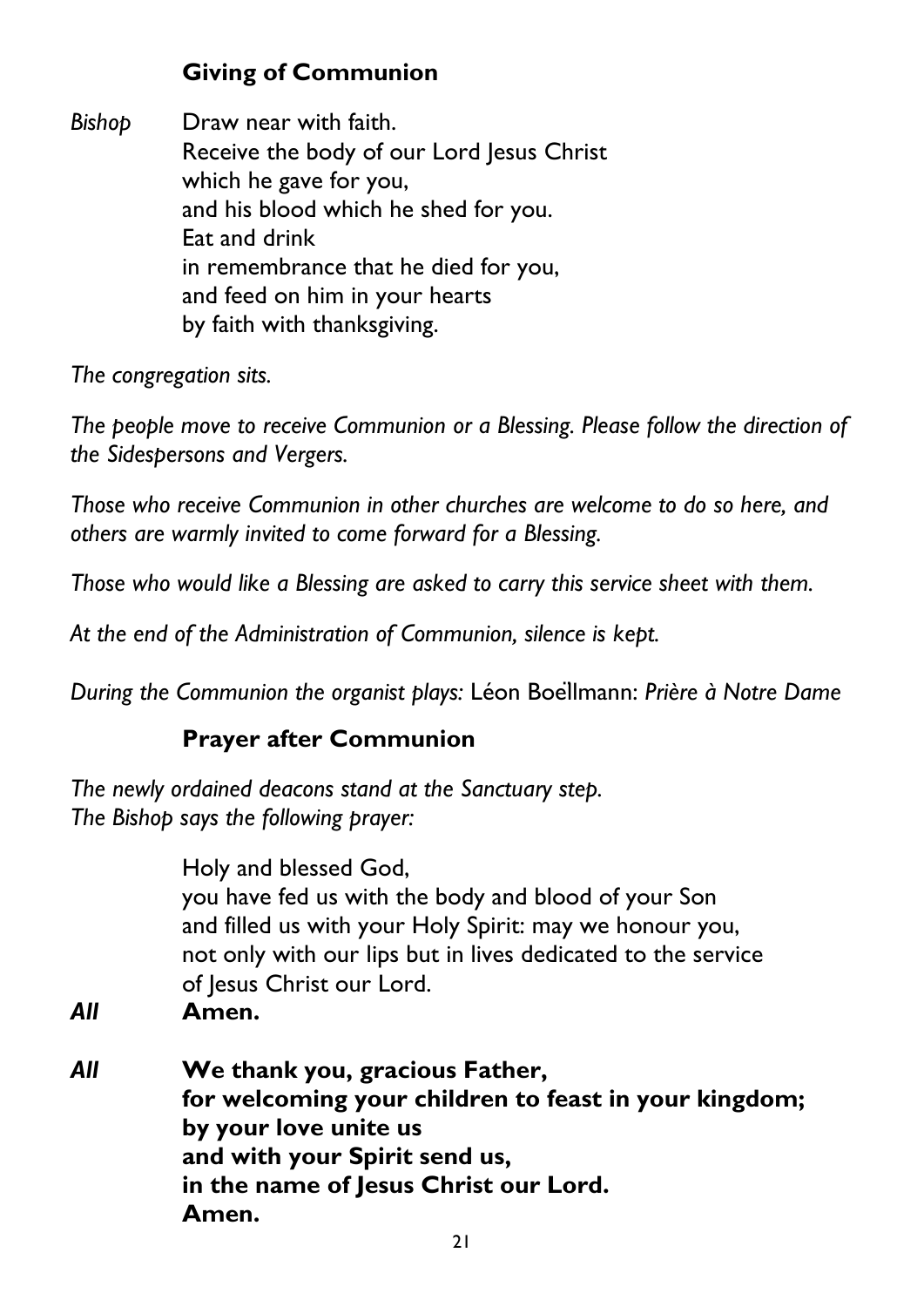# **THE SENDING OUT**

# **The Giving of the Bible to the Newly Ordained Deacons**

*The newly ordained deacons stand before the Bishop who gives the Bible to each of them.*

*Bishop* Receive this book, as a sign of the authority given you this day to speak God's word to his people. Build them up in his truth and serve them in his name.

*The congregation stands.*

# **The Blessing**

*Bishop* God who has called you is faithful. May the Father, whose glory fills the heavens, cleanse you by his holiness and send you to proclaim his word. *All* **Amen.** May Christ, who has ascended to the heights, pour upon you the riches of his grace. *All* **Amen.** May the Holy Spirit, the comforter, equip you and strengthen you in your ministry. *All* **Amen.** And the blessing of God almighty, the Father, the Son, and the Holy Spirit, be upon you and remain with you always. *All* **Amen. HYMN** (AHO&N 273) **Great is thy faithfulness, O God, my Father, there is no shadow of turning with thee; thou changest not, thy compassions, they fail not; as thou hast been thou for ever wilt be.**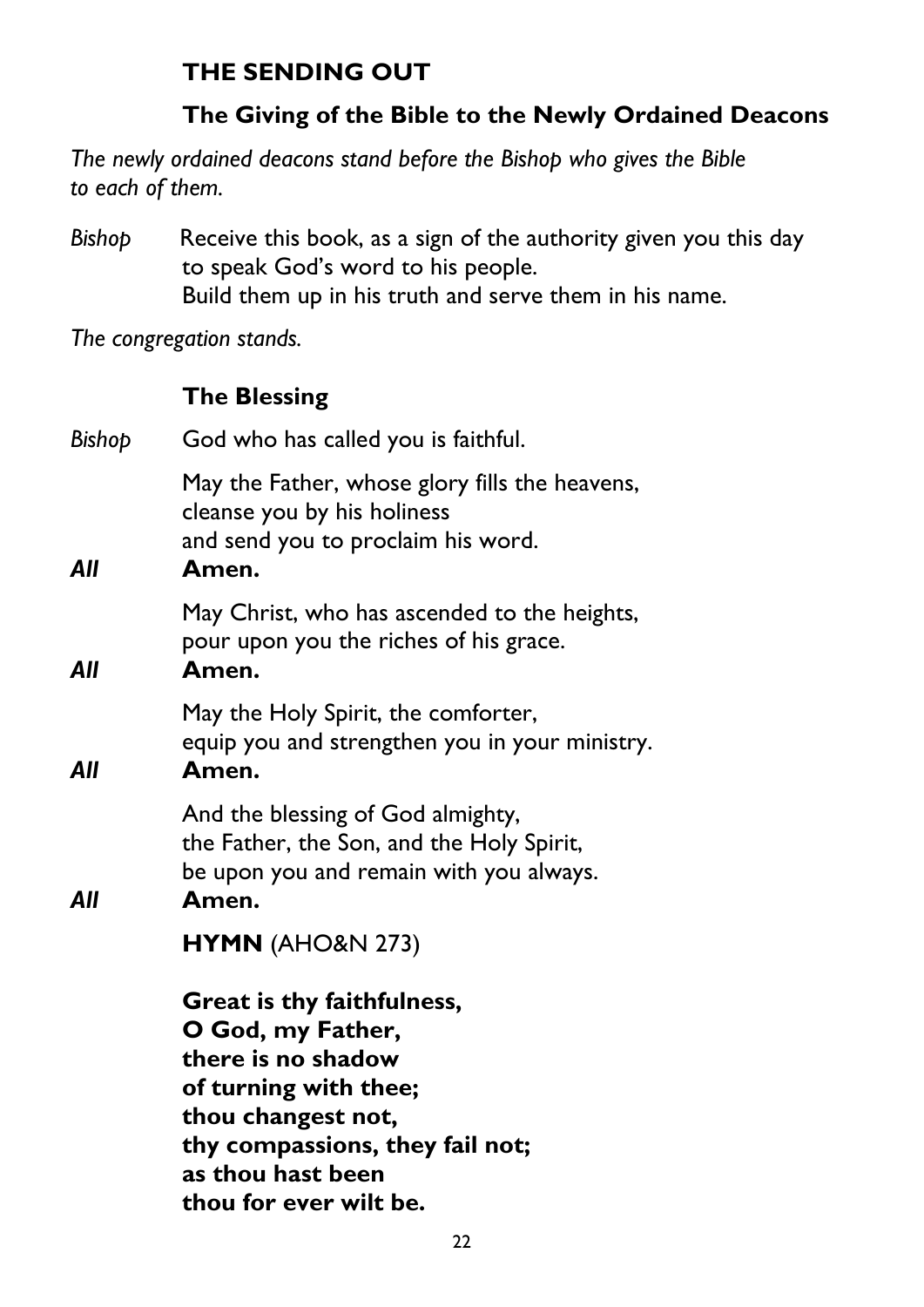*Great is thy faithfulness, great is thy faithfulness; Morning by morning new mercies I see; all I have needed thy hand hath provided, great is thy faithfulness, Lord, unto me!*

**Summer and winter, and spring-time and harvest, sun, moon and stars in their courses above, join with all nature in manifold witness to thy great faithfulness, mercy and love.** *Great is thy faithfulness ….*

**Pardon for sin, and a peace that endureth, thine own dear presence to cheer and to guide; strength for today and bright hope for tomorrow, blessings all mine, with ten thousand beside!** *Great is Thy faithfulness …* Thomas O Chisholm (1866-1960)

*Dean* Go in the light and peace of Christ. *All* **Thanks be to God.** 

*The Ministers and people depart.*

*After the service the service the organist will play:*

Herbert Sumsion (1899-1995) *Ceremonial March*